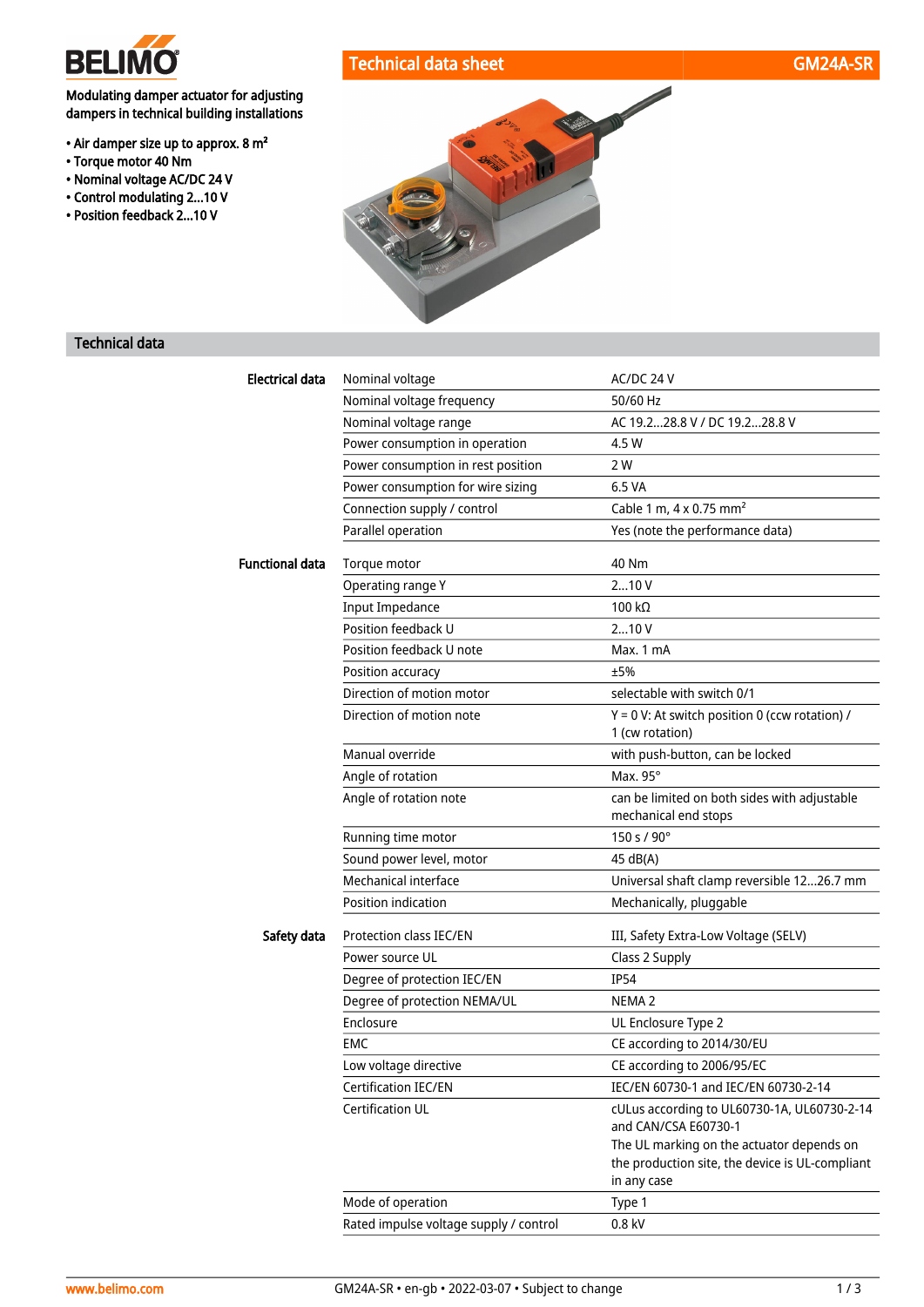

|  | Technical data sheet |  |  |  |
|--|----------------------|--|--|--|
|  |                      |  |  |  |
|  |                      |  |  |  |

| Safety data | Pollution degree    | 3                           |  |
|-------------|---------------------|-----------------------------|--|
|             | Ambient temperature | $-3050^{\circ}$ C           |  |
|             | Storage temperature | $-4080^{\circ}$ C           |  |
|             | Ambient humidity    | Max. 95% RH, non-condensing |  |
|             | Servicing           | maintenance-free            |  |
| Weight      | Weight              | $1.6 \text{ kg}$            |  |

# Safety notes

|                         |                   | This device has been designed for use in stationary heating, ventilation and air-conditioning<br>systems and must not be used outside the specified field of application, especially in aircraft or<br>in any other airborne means of transport.<br>Outdoor application: only possible in case that no (sea) water, snow, ice, insolation or<br>$\bullet$<br>aggressive gases interfere directly with the device and that it is ensured that the ambient<br>conditions remain within the thresholds according to the data sheet at any time.<br>Only authorised specialists may carry out installation. All applicable legal or institutional<br>$\bullet$<br>installation regulations must be complied during installation.<br>• The device may only be opened at the manufacturer's site. It does not contain any parts that<br>can be replaced or repaired by the user.<br>• Cables must not be removed from the device.<br>• To calculate the torque required, the specifications supplied by the damper manufacturers<br>concerning the cross-section, the design, the installation situation and the ventilation<br>conditions must be observed.<br>• The device contains electrical and electronic components and must not be disposed of as<br>household refuse. All locally valid regulations and requirements must be observed. |
|-------------------------|-------------------|-------------------------------------------------------------------------------------------------------------------------------------------------------------------------------------------------------------------------------------------------------------------------------------------------------------------------------------------------------------------------------------------------------------------------------------------------------------------------------------------------------------------------------------------------------------------------------------------------------------------------------------------------------------------------------------------------------------------------------------------------------------------------------------------------------------------------------------------------------------------------------------------------------------------------------------------------------------------------------------------------------------------------------------------------------------------------------------------------------------------------------------------------------------------------------------------------------------------------------------------------------------------------------------------------------------------------------------------|
| <b>Product features</b> |                   |                                                                                                                                                                                                                                                                                                                                                                                                                                                                                                                                                                                                                                                                                                                                                                                                                                                                                                                                                                                                                                                                                                                                                                                                                                                                                                                                           |
|                         | Mode of operation | The actuator is connected with a standard modulating signal of 010 V and drives to the<br>position defined by the control signal. Measuring voltage U serves for the electrical display of<br>the damper position 0.5100% and as control signal for other actuators.                                                                                                                                                                                                                                                                                                                                                                                                                                                                                                                                                                                                                                                                                                                                                                                                                                                                                                                                                                                                                                                                      |
|                         |                   | المالية والمستنقص والمستنقص والمستنقص والمستنقص والمستنقص والمستنقص والمستنقص والمستنقص والمستنقص والمستنقص والمستنقص والمستنقص والمستنقص والمستنقص والمستنقص والمستنقص والمستنقص والمستنقص والمستنقص والمستنقص والمستنقص والم                                                                                                                                                                                                                                                                                                                                                                                                                                                                                                                                                                                                                                                                                                                                                                                                                                                                                                                                                                                                                                                                                                            |

| Simple direct mounting       | Simple direct mounting on the damper shaft with a universal shaft clamp, supplied with an anti-<br>rotation device to prevent the actuator from rotating. |
|------------------------------|-----------------------------------------------------------------------------------------------------------------------------------------------------------|
| Manual override              | Manual override with push-button possible (the gear is disengaged for as long as the button is<br>pressed or remains locked).                             |
| Adjustable angle of rotation | Adjustable angle of rotation with mechanical end stops.                                                                                                   |

| <b>High functional reliability</b> The actuator is overload protected, requires no limit switches and automatically stops when the |
|------------------------------------------------------------------------------------------------------------------------------------|
| end stop is reached.                                                                                                               |

### Accessories

| <b>Electrical accessories</b> | <b>Description</b>                                        | <b>Type</b>       |
|-------------------------------|-----------------------------------------------------------|-------------------|
|                               | Auxiliary switch 1 x SPDT add-on                          | S <sub>1</sub> A  |
|                               | Auxiliary switch 2 x SPDT add-on                          | S <sub>2</sub> A  |
|                               | Feedback potentiometer 140 $\Omega$ add-on                | P140A             |
|                               | Feedback potentiometer 200 $\Omega$ add-on                | <b>P200A</b>      |
|                               | Feedback potentiometer 500 $\Omega$ add-on                | <b>P500A</b>      |
|                               | Feedback potentiometer 1 k $\Omega$ add-on                | P1000A            |
|                               | Feedback potentiometer 2.8 k $\Omega$ add-on              | P2800A            |
|                               | Feedback potentiometer 5 k $\Omega$ add-on                | <b>P5000A</b>     |
|                               | Feedback potentiometer 10 k $\Omega$ add-on               | P10000A           |
|                               | Signal converter voltage/current 100 kΩ Supply AC/DC 24 V | Z-UIC             |
|                               | Positioner for wall mounting                              | SGA24             |
|                               | Positioner for built-in mounting                          | SGE <sub>24</sub> |
|                               | Positioner for front-panel mounting                       | SGF24             |
|                               | Positioner for wall mounting                              | <b>CRP24-B1</b>   |